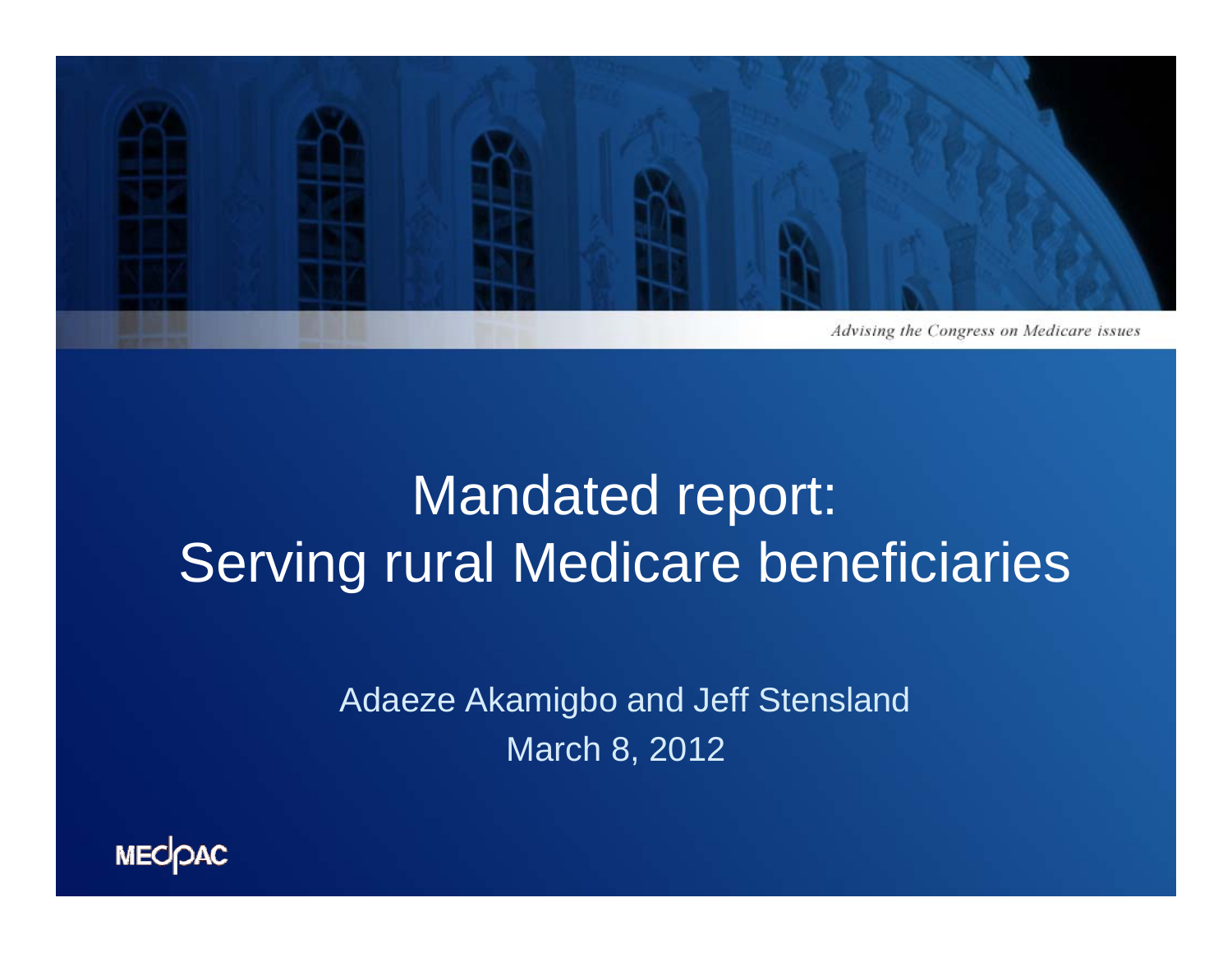#### PPACA-mandated topics in the rural report

- Access to care
- e<br>Ma **Quality of care**
- **Adequacy of rural payments**
- **Payment adjustments**
- Final report due date is June 2012

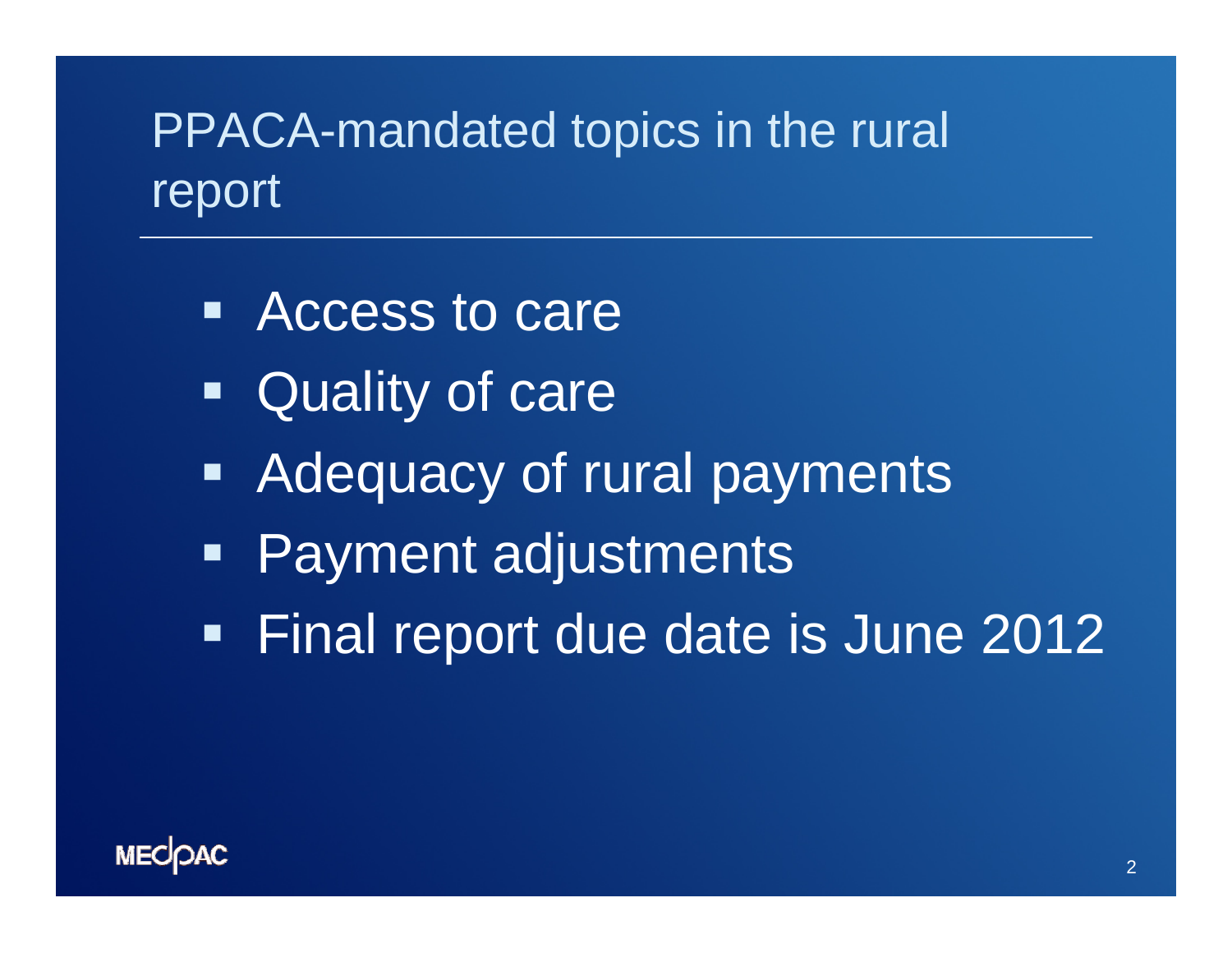#### Findings on rural access to care

- **There are fewer physicians per capita in rural** areas; recruitment continues to be a challenge
- **Volume of services per beneficiary is roughly** equal in rural and urban areas
	- Rural beneficiaries receive about 30% of their care in urban facilities
	- Some rural residents travel farther, but average travel times are not substantially different (about 7 minutes more)
	- Travel times vary (41% of rural versus 25% of urban residents travel for ≥ 30 minutes for medical care)

 Rural and urban beneficiaries' satisfaction with their access is roughly equal

**MECOAC**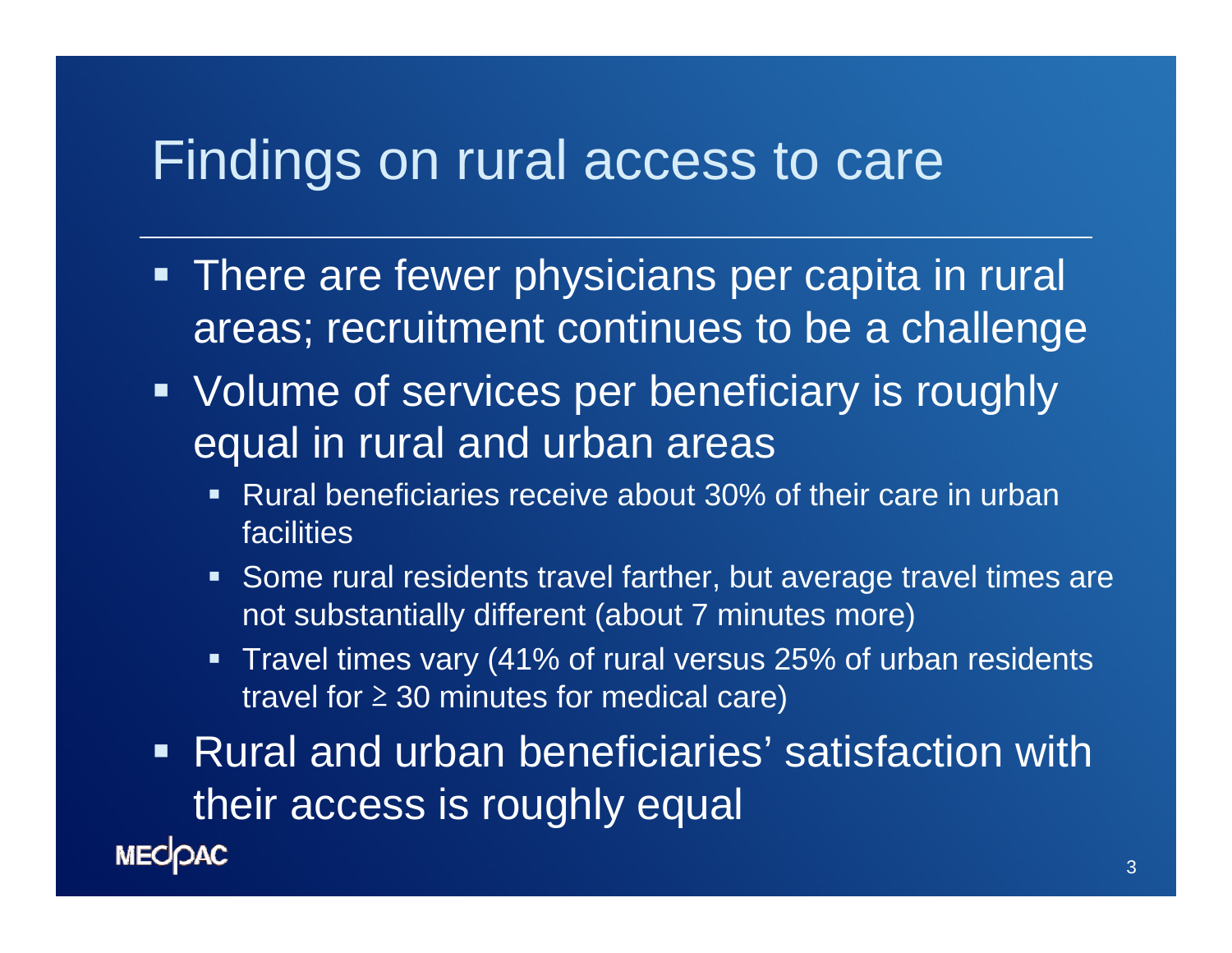### Regional differences in Medicare service use exceed urban/rural differences

Relative Service USBN 0-1.29 Rural, LA<br> **2.29 Rural, LA**<br> **2.30 Monroe, LA**<br> **2.30 Rural, LA**<br> **2.30 Dividing 1.14 Rural, TX**<br> **3.99 Dividing 1.005 Urban average**<br> **0.984 Rural average**<br> **1.26 Rural, WI and Madison WI**<br> **1** 1.30 Monroe, LA<br>1.29 Rural, LA 1.19 Dallas, TX 1.14 Rural, TX Source: BASF 2006 to 2008 data adjusted for prices and health status**MECOAC**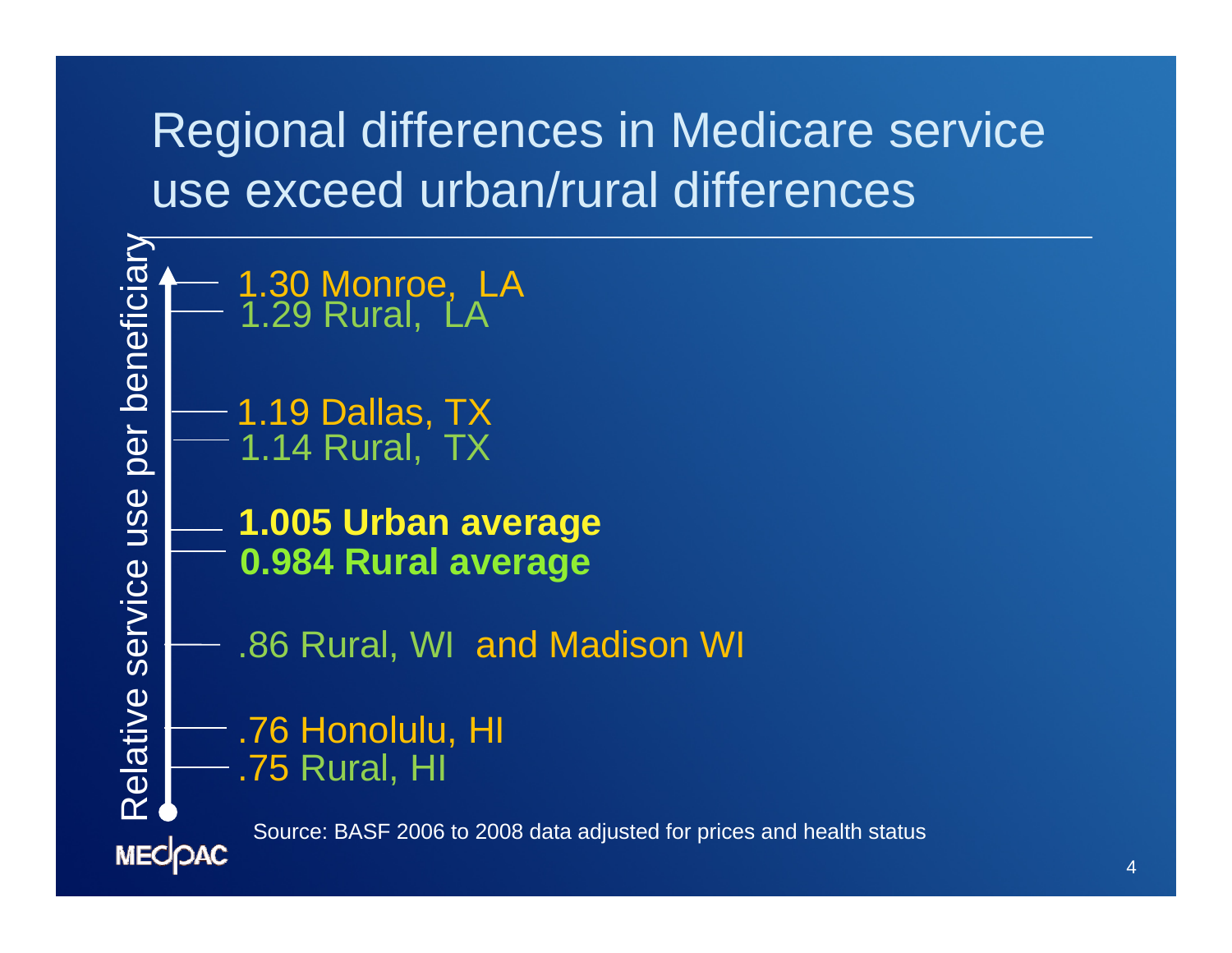# Guiding principles for rural access to care

- Rural Medicare beneficiaries should have equitable access to health care services
- **Equity in access:** 
	- Can be measured by number of visits or services, and beneficiaries' experience
	- **Some rural beneficiaries may have to travel** longer distances than some urban beneficiaries

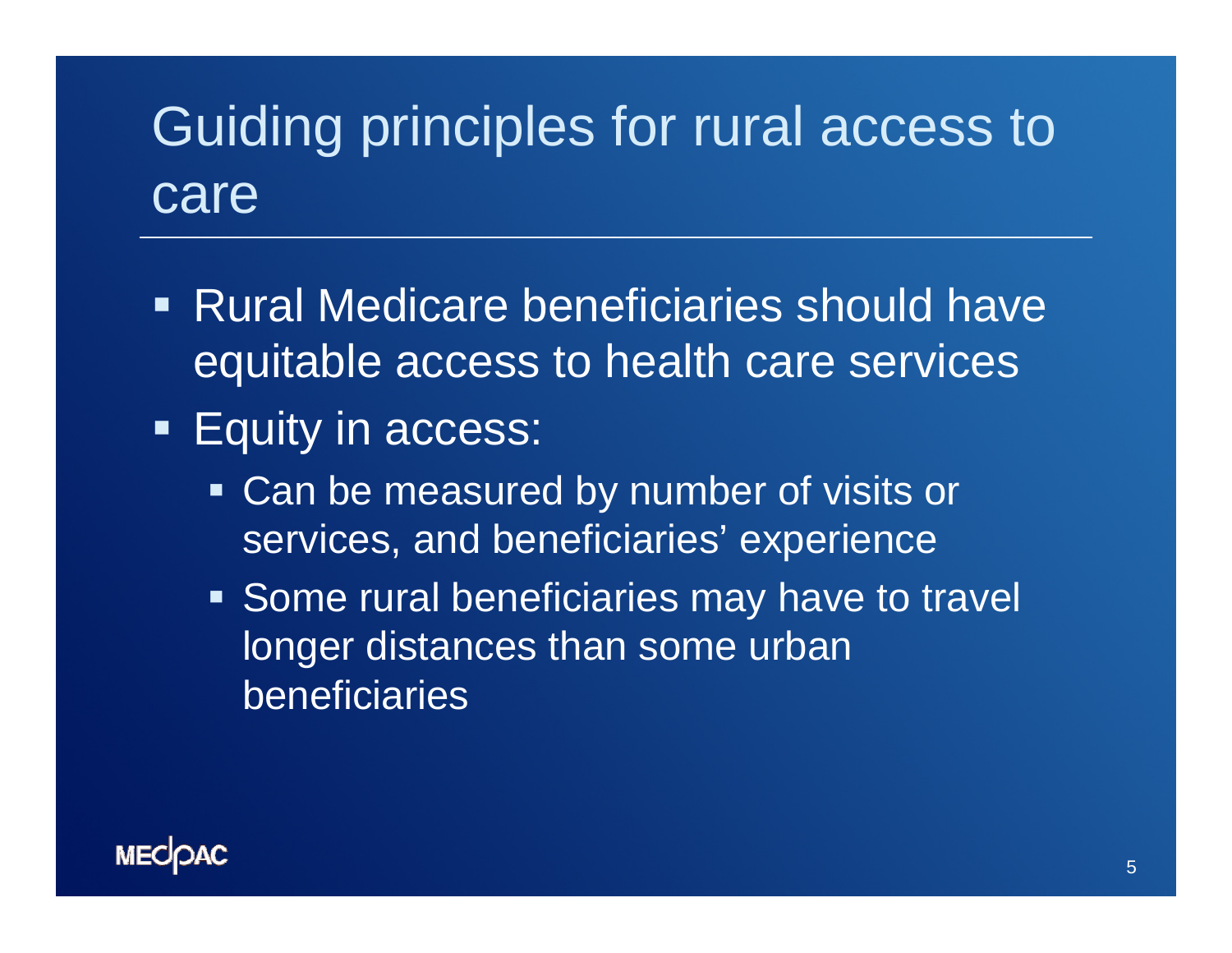#### Findings on rural quality of care

#### Similar quality across rural and urban areas for:

- **Skilled nursing facilities**
- **Example Home health agencies**
- $\blacksquare$ Outpatient dialysis facilities
- **-** Hospital quality is mixed
	- Readmissions are roughly equal between urban and rural areas
	- $\blacksquare$ Process measures tend to be worse in rural areas
	- Mortality rates tend to be worse in rural areas (partially explained by volume)

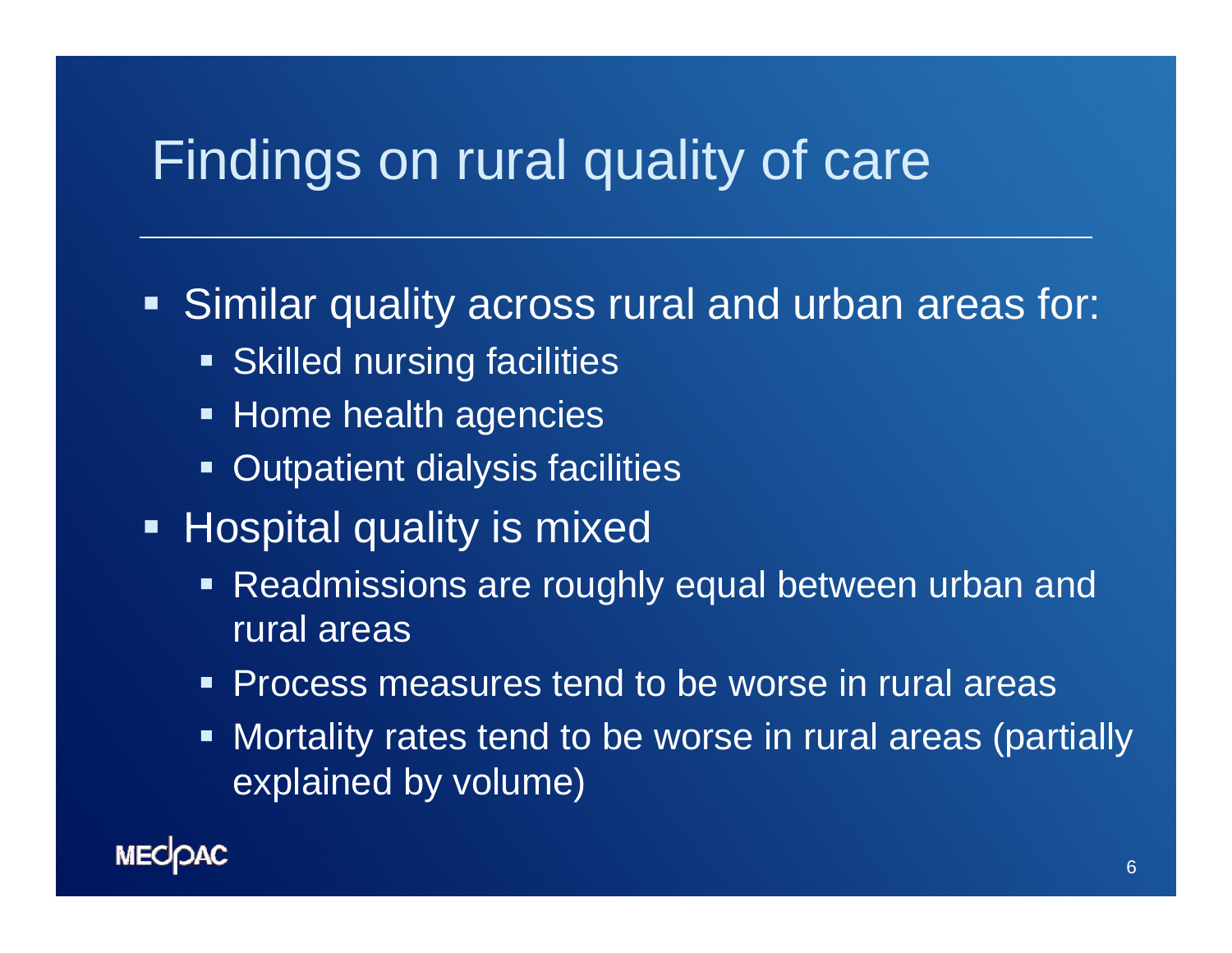# Guiding principles for rural quality of care

- Quality of care in rural and urban areas should be equal for non-emergency services rural providers choose to deliver
- Quality of emergency care may differ between rural and urban areas due to limitations of small rural hospitals and the necessity to treat the patient at the rural facility
- **All providers should be evaluated on all the services** they provide (i.e. measures common to urban and rural providers; and rural measures that are specific to rural providers), and the data should be publicly reported

**MECOAC**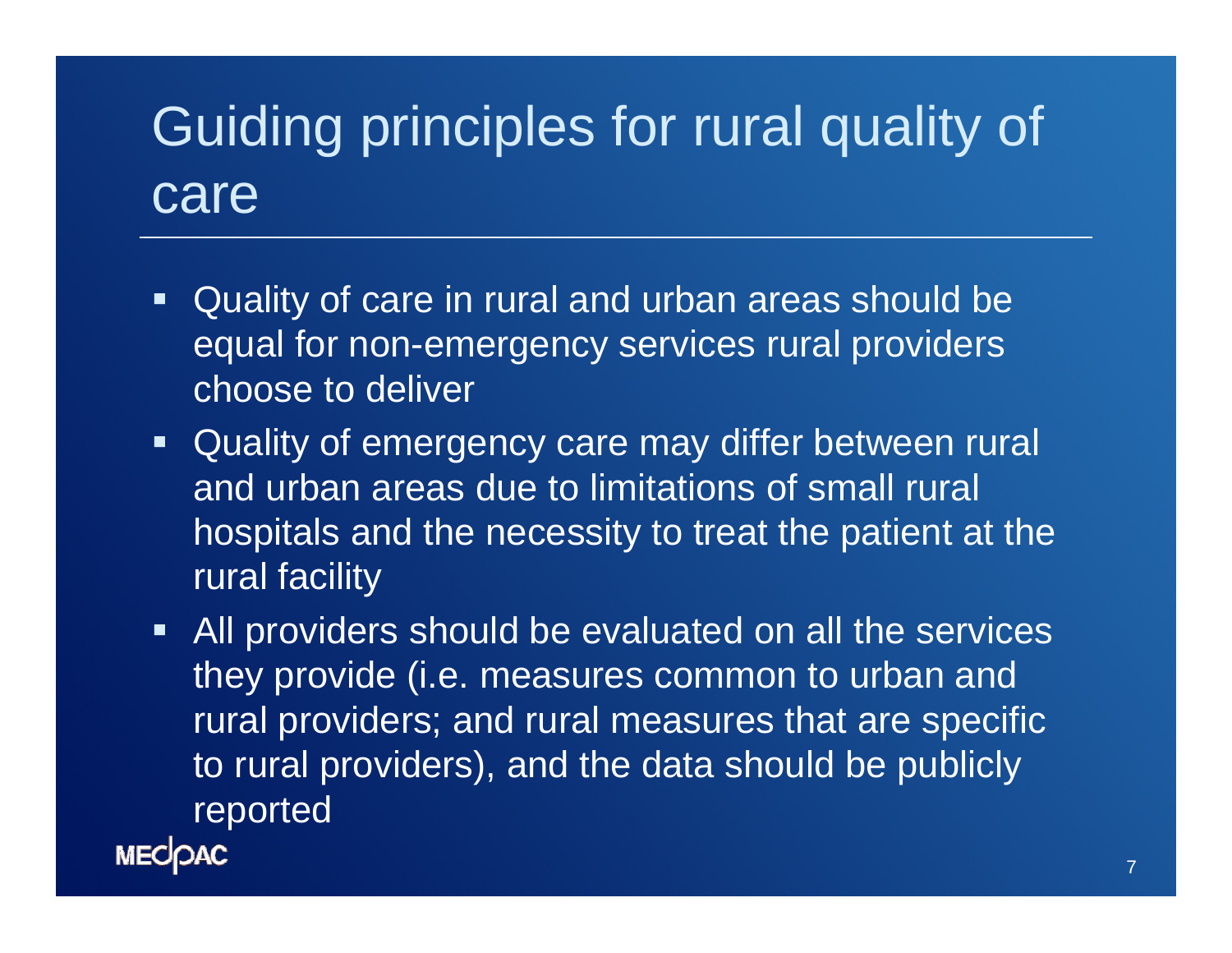# Findings on rural Medicare payment adequacy

Ξ Payments are adequate for most sectors:

- $\blacksquare$ **Physicians**
- **Example Home health agencies**
- **Skilled nursing facilities**
- **Hospices**
- $\blacksquare$ Inpatient rehabilitation facilities
- Hospitals
- Additional analysis will be done on the new lowvolume adjustment for dialysis facilities

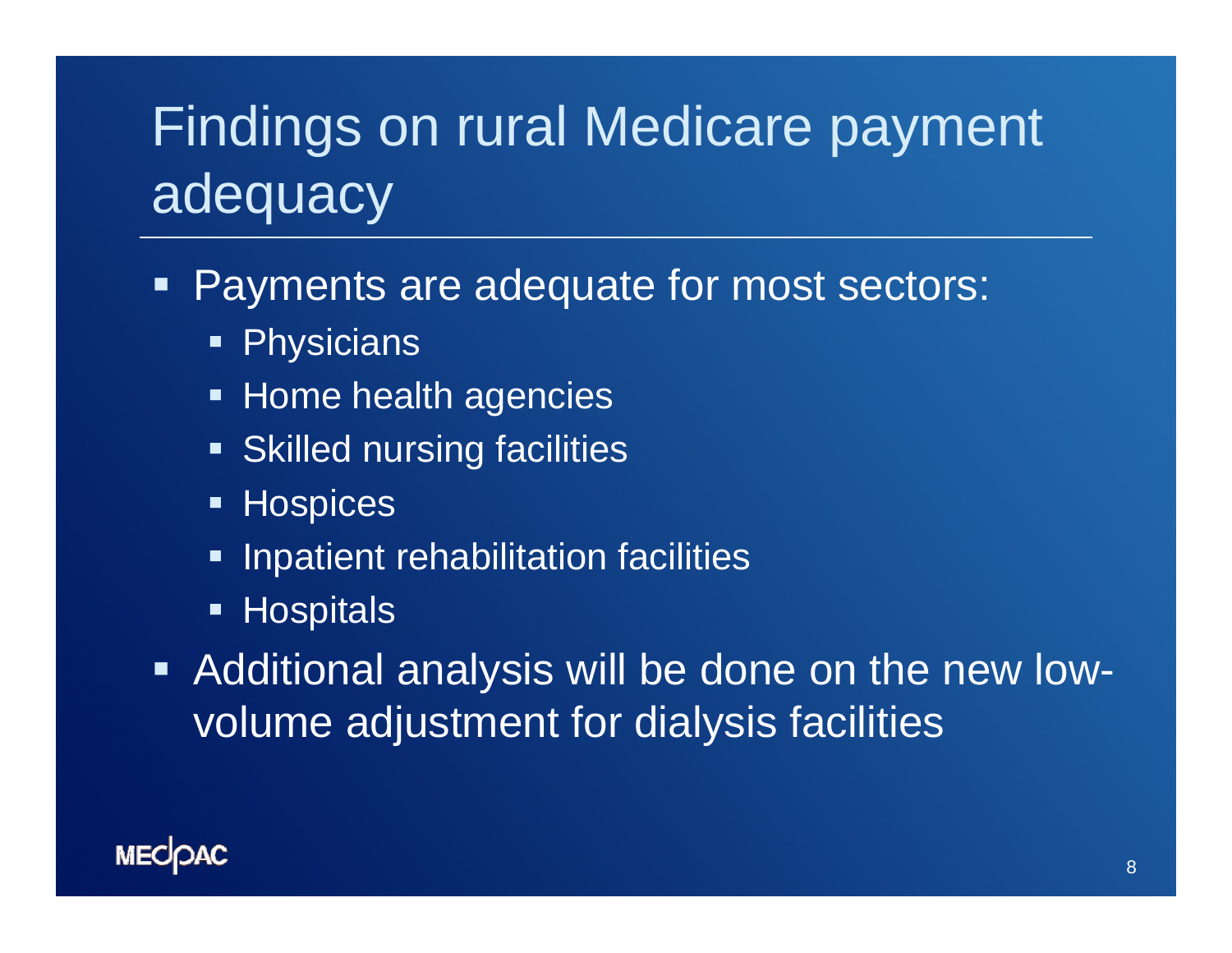# Rural hospital Medicare margins are now higher than urban



Does not include CAHs which receive cost-based payments**MECOAC** 

Preliminary data subject to change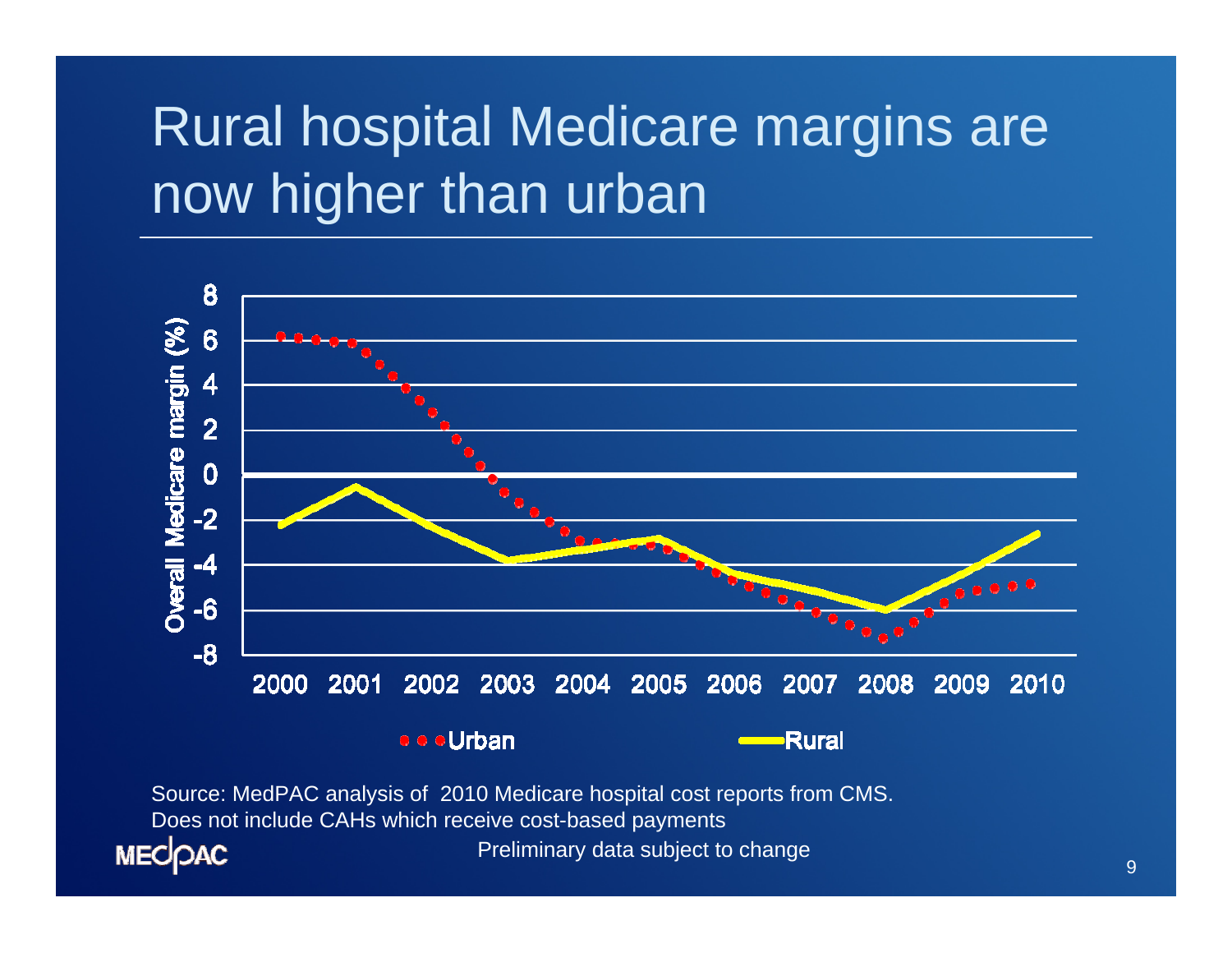#### Many rural adjustments – some reflect MedPAC recommendations to increase payments

- **Hospital policies enacted 2001 to 2009** 
	- $\blacksquare$ Increase rural base rate up to urban level (MedPAC rec.)
	- **Increased rural DSH payments (MedPAC rec.)**
	- Low-volume adjustment up to 200 total discharges (MedPAC rec.)
	- CAHs: Expand cost-based reimbursements and add-ons, fewer restrictions on size and services
	- **Sole Community Hospitals / Medicare-Dependent Hospital** enhanced inpatient add-ons
	- П 7 percent outpatient add-on at SCHs
- $\blacksquare$  Hospital policies enacted in PPACA (2010)
	- $\qquad \qquad \blacksquare$ Low-volume adjustment (1,600 Medicare discharges)
	- Wage index floor of 1.0 in certain states
	- $\blacksquare$ \$400 million to hospitals in low-spending counties (rural and urban)
	- $\blacksquare$ 340b drug pricing for most rural hospitals (CAH, SCH, RRC)

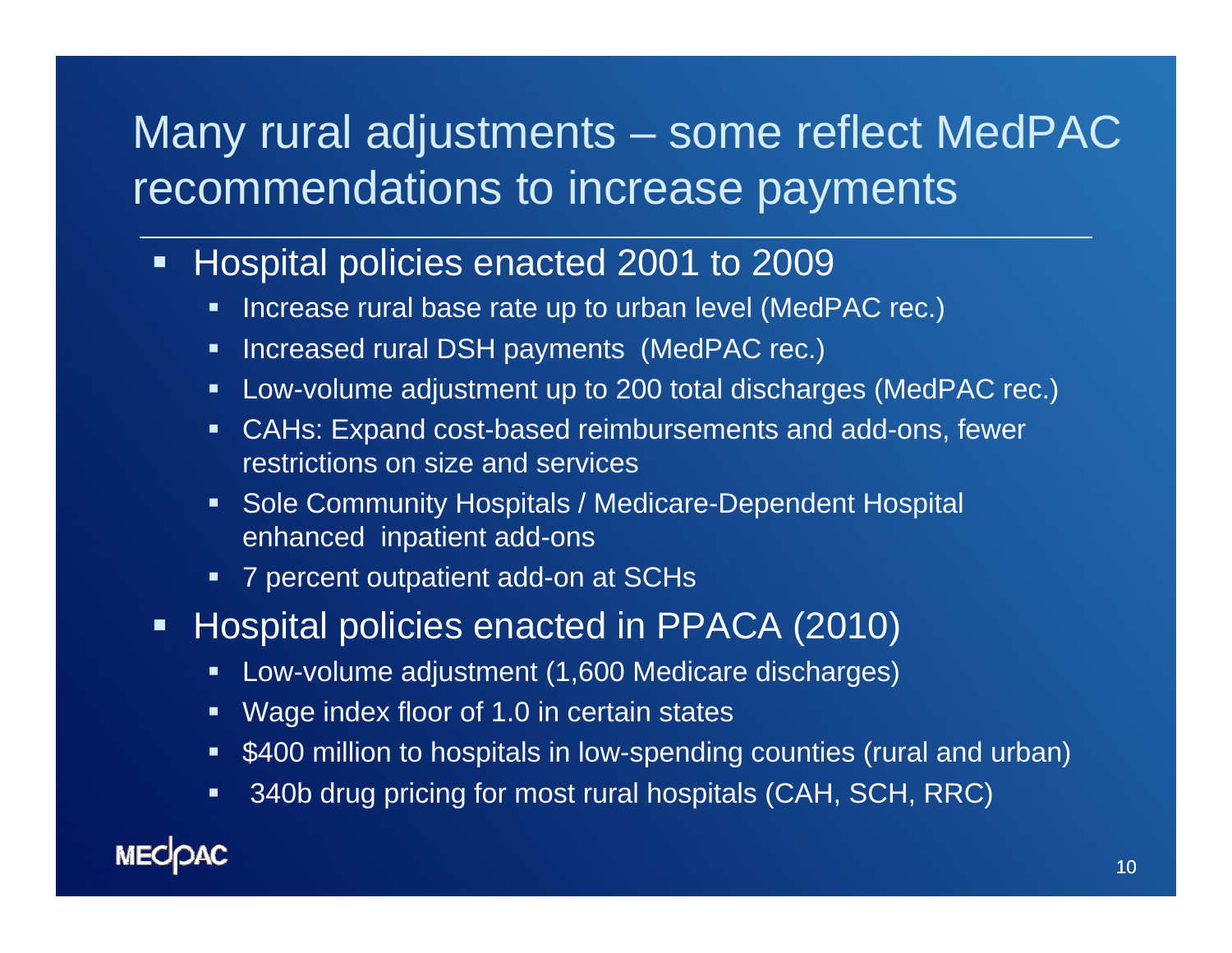# Guiding principles for rural special payments

- $\Box$  Target payments to low-volume isolated providers that are a certain distance from other providers
- **The magnitude of rural payment adjustments should** be empirically justified
- $\Box$  Rural payment adjustments should encourage cost control on the part of providers
	- $\blacksquare$ All providers have some incentive for cost control
	- $\Box$  Fixed add-on payments generally have a stronger incentive than cost-based payments